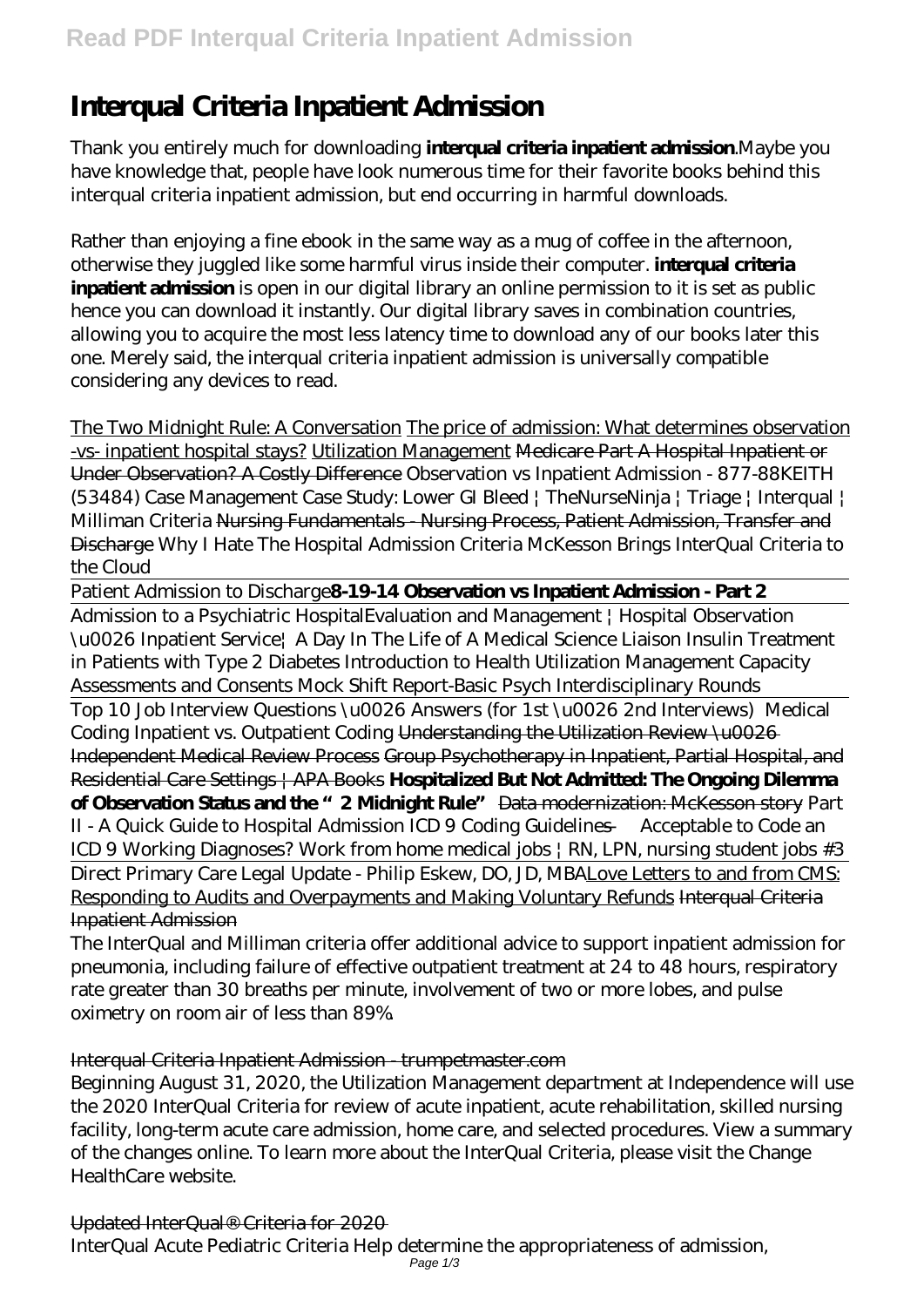continued stay and discharge at acute care facilities for patients who are less than 18 years of age. InterQual Pediatric Criteria also are organized by primary condition in a 'condition specific' model and include relevant complications,

## InterQual Actionable Evidence-Based Criteria Portfolio ...

Meeting Interqual usually requires two separate sets of criteria: Severity of Illness (SI): documentation of the ED diagnosis or diagnoses (not chief complaint). It is not enough to document the patient has shortness of breath; you must try to describe how sick the patient is. For instance, for a CHF exacerbation, you should indicate if…

## Interqual Criteria – EM DOT PHRASES

presentation, order inpatient admission when the expected hospital care is 48 … Admission criteria are used to verify the medical necessity of any hospitalization. Medical Policy Manual – IN.gov Jul 17, 2019 … also meet the IHCP coverage criteria for medical necessity.

# interqual criteria for inpatient admission 2019 ...

Acute inpatient hospitals use Milliman and InterQual criteria to help determine the appropriateness of care. Both sets of criteria are evidence-based screening tools used by providers and insurance companies. They do not substitute for the physician advisors' professional opinions when determining medical necessity.

## What You Need to Know About the Utilization Review Process...

The InterQual ® Level of Care products cover the continuum of medical care. The richness of clinical detail allows for consideration of an individual patient's severity of illness, comorbidities, and complications in the review process in real time. InterQual ® criteria sets for acute adult, acute pediatric, inpatient rehabilitation, and subacute skilled nursing facilities contain objective endpoints for service, allowing utilization review nurses to perform reviews of admission, discharge ...

# InterQual LOC criteria | Priority Health

presentation, order inpatient admission when the expected hospital care is 48 … Admission criteria are used to verify the medical necessity of any hospitalization. NC Medicaid: 2A-1, Acute Inpatient Hospital Services – NC.gov Mar 15, 2019 … services available on or after November 1, 2019, please contact your PHP.

# interqual criteria inpatient admission 2019 ...

Admission criteria For many years now, most hospitals (and the Centers for Medicare and Medicaid Services) have relied on McKesson's InterQual criteria to determine whether a patient qualifies for observation or admission. An admission must meet criteria for both severity of illness and intensity of service.

# Making sure your patients stay admitted | Today's Hospitalist

stay lasting less than 2 midnights, yet inpatient admission may be appropriate • Includes: – Medically Necessary Procedures on the Inpatient-Only List - Other Circumstances • Approved by CMS and outlined in subregulatory guidance • New Onset Mechanical Ventilation\* • Additional suggestions being accepted at

#### Inpatient Admission and Medical Review Criteria

Interqual Admission Criteria Template InterQual Acute Adult CriteriaHelp determine the appropriateness of admission, continued stay and discharge at acute care. facilities for